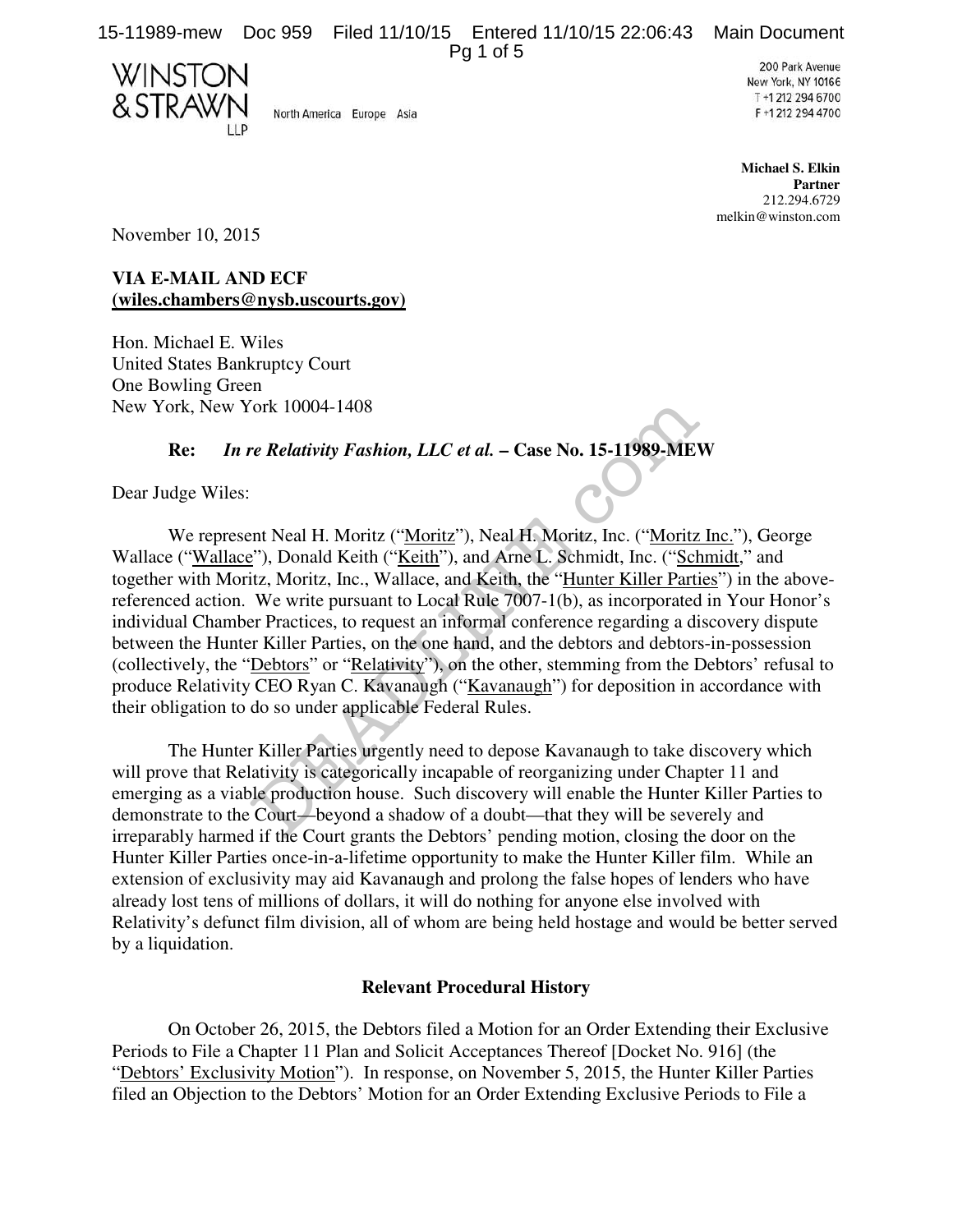

Chapter 11 Plan and Solicit Acceptances Thereof [Docket No. 940] (the "Hunter Killer Exclusivity Objection").

On November 6, 2015, the Hunter Killer Parties served a Notice of Deposition of Ryan C. Kavanaugh on the Debtors, pursuant to Rules 26 and 30 of the Federal Rules of Civil Procedure, made applicable in bankruptcy cases by Rules 7026, 7030, and 9014 of the Federal Rules of Bankruptcy Procedure. *See* Exhibit A (Notice of Deposition of Ryan C. Kavanaugh) (the "Notice"). The Hunter Killer Parties served the Notice in aid of the Hunter Killer Exclusivity Objection, seeking to obtain critical discovery which will support its filing and establish that the Debtors are incapable of confirming a viable plan of reorganization. The Notice set Kavanaugh's deposition for November 11, 2015, one day prior to the hearing on the Debtor's Exclusivity Motion, now set for November 12, 2015.

On November 9, 2015, the Debtors' served their Response to Notice of Deposition of Ryan C. Kavanaugh. *See* Exhibit B (Debtors' Response to Notice of Deposition of Ryan C. Kavanaugh) (the "Response"). In sum and substance, the Response stated that the Debtors would not produce Kavanaugh for a deposition. The parties subsequently conferred—pursuant to Local Rule 7007-1(a)—in a good faith effort to resolve their dispute, but have yet been unable to do so.

# **Argument**

It is imperative that the Debtors produce Kavanaugh for deposition in advance of the hearing now scheduled for November 12, 2015, and failing that, at the very latest, in advance of the Court's decision on the Debtors' Exclusivity Motion, with sufficient time for the Hunter Killer Parties to amend and/or supplement the Hunter Killer Exclusivity Objection. *See* Hunter Killer Exclusivity Objection, at 11. If the Debtors Motion for Exclusivity is allowed to proceed without the Hunter Killer Parties being afforded the opportunity to take Kavanaugh's deposition, the Hunter Killer Exclusivity Objection will suffer, and the Court will be deprived of important information that is unquestionably material to its imminent adjudication of the motion in question. Critically, if the Debtors Exclusivity Motion is granted—which it should not be—the Hunter Killer film project will effectively be terminated, and the Hunter Killer Parties will be severely and irreparably harmed. *See* Hunter Killer Exclusivity Objection, at 1-2. ity Motion, now set for November 12, 2015.<br>
ber 9, 2015, the Debtors' served their Response to Notice of<br>
ph. *See* Exhibit B (Debtors' Response to Notice of Depositic<br>
<u>Response</u>"). In sum and substance, the Response stat

### **1. The Discovery is Plainly Relevant**

Rule 26 of the Federal Rules of Civil Procedure, made applicable in bankruptcy cases by Rules 7026 and 9014 of the Federal Rules of Bankruptcy Procedure, provides that "[p]arties may obtain discovery regarding any nonprvileged matter that is relevant to any party's claim or defense . . . ." Fed. R. Civ. P. 26(b)(1). The discovery presently sought by the Hunter Killer Parties—namely, Kavanaugh's deposition testimony regarding Relativity's financial and organizational wherewithal to produce a feature film, and Kavanaugh's related and ongoing representations to potential investors—is plainly relevant to the present action. Kavanaugh's deposition testimony will confirm what the Hunter Killer Parties have already asserted: that Relativity no longer has (and for the past few years, has not had) the capital or financial backing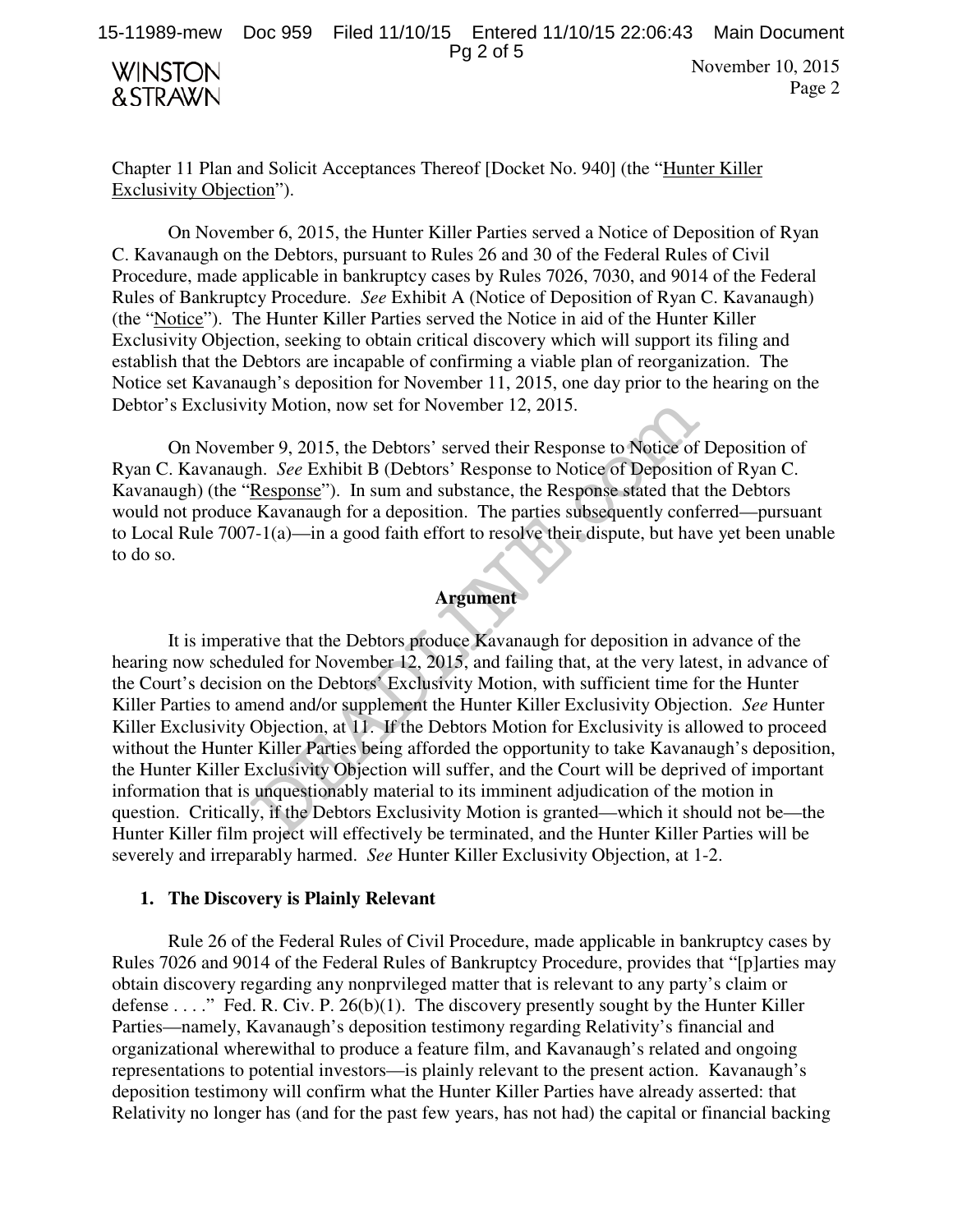Pg 3 of 5



 $\overline{a}$ 

November 10, 2015 Page 3

necessary to produce a feature film on the scale contemplated by the Hunter Killer film project. Kavanaugh's deposition testimony will also confirm that, in the wake of several key departures, Relativity no longer has the leadership or personnel necessary to execute a project on the scale contemplated by the Hunter Killer film project. Finally, Kavanaugh's deposition testimony will reveal the duplicitous and fraudulent gambit he has employed (and continues to employ) to trick investors and counter-parties to executory contracts (like the Hunter Killer Parties) alike to buy into his sham operation.

### **2. The Notice is Proper and Reasonable**

Rule 30 of the Federal Rules of Civil Procedure, made applicable in bankruptcy cases by Rules 7030 and 9014 of the Federal Rules of Bankruptcy Procedure, provides that "[a] party may, by oral questions, depose any person, including a party, without leave of court . . . . Fed R. Civ. P. 30(a)(1); *see also Farmer v. Hyde Your Eyes Optical, Inc.*, No. 13-CV-6653, 2015 WL 2250592, \*12 n. 9 (S.D.N.Y. May 13, 2015) ("[A] notice to take a deposition is all that is necessary to compel a party to attend a deposition."). The Hunter Killer Parties served just such a notice on November 6, 2015. *See generally,* Notice.

Rule 30 further provides that [a] party who wants to depose a person by oral questions must give *reasonable* written notice to every other party." Fed. R. Civ. P. 30(b)(1) (emphasis added). In their Response, the Debtors object to the Notice on the grounds that it was served in violation of the Amended Order Authorizing the Establishment of Certain Notice, Case Management and Administrative Procedures [Docket No. 265] (the "Amended CMO") and Rules 26 and 30 of the Federal Rules of Civil Procedure. *See* Request, at 1. The Debtors are mistaken. In fact, by its very terms, the Amended CMO *explicitly* provides that "[e]xpedited discovery in contested matters in the Chapter 11 Cases is authorized without further Court order." Amended CMO, at 12. Moreover, the Amended CMO instructs the parties to work "cooperatively to effect any necessary discovery, with due recognition of the time exigencies that are typical in bankruptcy litigation." Amended CMO, at 12. Thus, the Hunter Killer Parties are *expressly authorized* to seek expedited discovery under the Amended CMO, and the Debtors' Response is both uncooperative and flouts the important time exigencies driving the present request. $<sup>1</sup>$ </sup> 114 of the Federal Rules of Bankruptcy Procedure, provides tions, depose any person, including a party, without leave of *ee also Farmer v. Hyde Your Eyes Optical, Inc.*, No. 13-CV-(S.D.N.Y. May 13, 2015) ("[A] notice to

In their Response, the Debtors also cursorily assert that the notice here provided was "not reasonable" under Rule 30(b)(1). Response, at 1. Again, the Debtors are mistaken. As an initial matter, "[n]either the Federal Rules of Civil Procedure nor the Rules of this Court require any specific minimum notice period." *Davidson v. Dean*, 204 F.R.D. 251, 256 (S.D.N.Y. 2001) (citing 2 Michael C. Silberberg, CIVIL PRACTICE IN THE SOUTHERN DISTRICT OF NEW YORK, § 17.08 at 17-24 (2d ed. 2001)) (8 days' notice found reasonable under the circumstances); *see* 

 $<sup>1</sup>$  The Debtors' refusal to play ball on discovery is now, unfortunately, a pattern. In fact, this is the second time that</sup> the Hunter Killer Parties have noticed Kavanaugh's deposition—it was first noticed on September 29, 2015, in connection with the Hunter Killer Parties' Objection to the Debtors' Sale Motion and Assumption and Assignment of Executory Contracts—only to be stonewalled. *See* Exhibit C (Notice of Deposition of Ryan C. Kavanaugh, dated September 28, 2015; *see also* Exhibit D (Email from L. Sinanyan to M. Elkin regarding Relativity/Hunter Killer Discovery).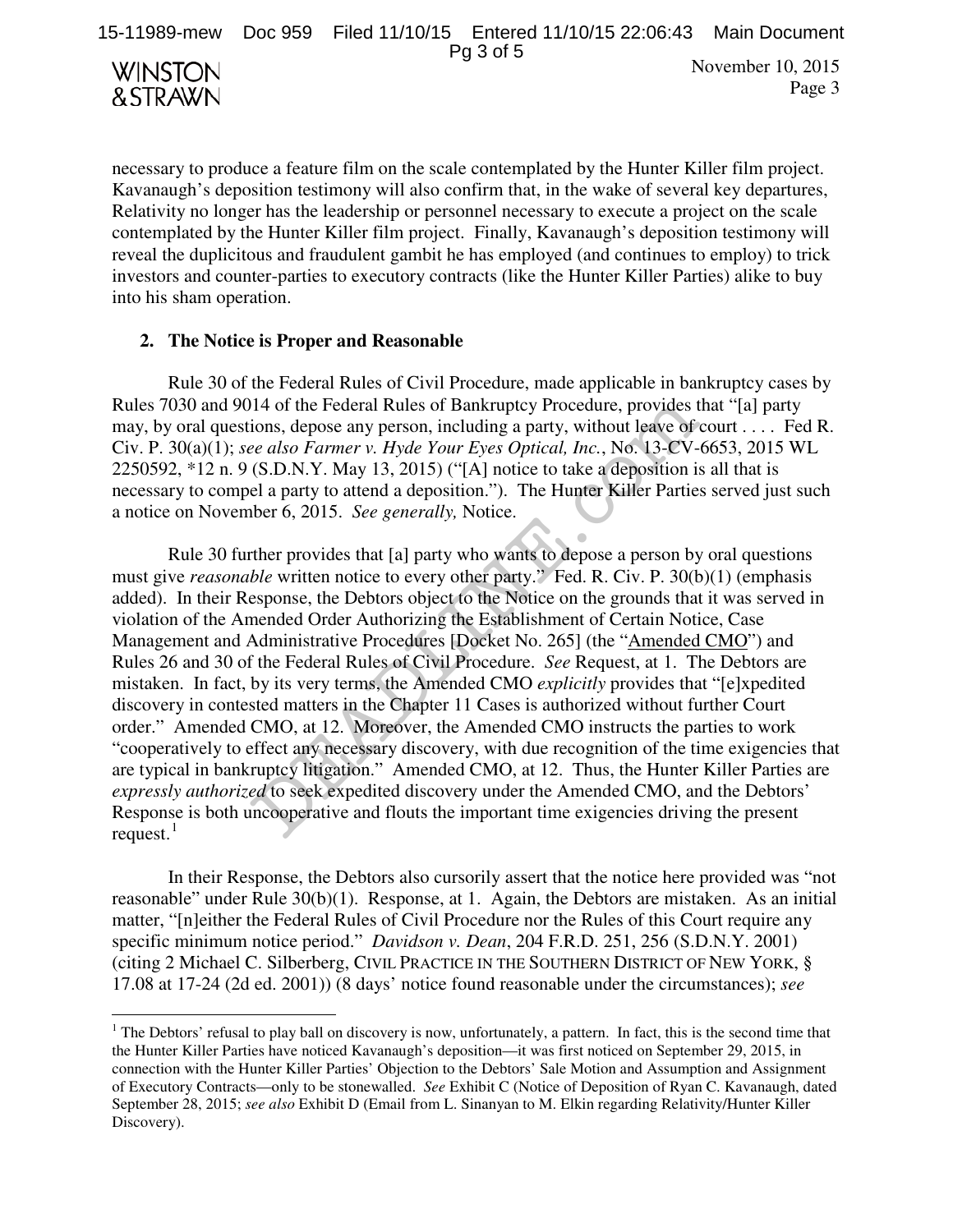Pg 4 of 5



-

November 10, 2015 Page 4

*also*, *F.A.A. v. Landy*, 705 F.2d 624, 634-35 (2d Cir. 1983) (4 days' notice found reasonable under the circumstances); *Jones v. U.S.*, 720 F. Supp. 355, 366 (S.D.N.Y. 1989) (8 days' notice found reasonable under the circumstances). Moreover—and frankly, more importantly—it is well settled that "the reasonableness of notice [under Rule 30(b)(1)] must be determined in light of the facts and circumstances of the individual case." *Davidson,* 204 F.R.D. at 256 (S.D.N.Y. 2001). Here, 5 days' notice is eminently reasonable given the exigencies posed by the impending hearing scheduled for November 12, 2015 (and the potential harms that would befall the Hunter Killer Parties if the Court were to grant the Debtors' Exclusivity Motion without the benefit of the discovery now sought from Kavanaugh).<sup>2</sup>

Finally, the Debtors offer *no substantive explanation* whatsoever as to why the notice provided by the Hunter Killer Parties is not reasonable. *See generally,* Response. This, too, weighs in favor of the Notice's reasonability. *See Davidson*, 204 F.R.D. at 256 (considering the fact that "plaintiff provide[d] no specific explanation why this interval did not allow sufficient time for preparation" in finding 8 days' notice reasonable).

### **3. The Court Needs the Discovery at Issue to Decide the Debtors' Motion**

The Court must consider the harm to counter-parties to executory contracts (like the Hunter Killer Parties) in evaluating the Debtors' Exclusivity Motion. And the discovery now at issue is plainly relevant—not only to the action, broadly—but also to the Court's impending decision on the Debtors' Exclusivity Motion, and in particular, the Court's determination as to the harm likely to be suffered by the Hunter killer Parties should the Debtors' motion be granted.

The Hunter Killer Parties have already averred that Relativity is without the necessary financial and organizational wherewithal to produce feature films like the Hunter Killer film project, but Kavanaugh's deposition will provide confirmation in the form of heretofore unavailable facts and details on which the Court can rely in weighing its decision. Critically, if the Court grants the Debtors' Exclusivity Motion, the Hunter Killer Parties will be trapped in limbo between assumption and rejection until May 2016, at the earliest. The principal talent associated with the Hunter Killer film project—internationally known movie star Gerard Butler—has indicated that he cannot and will not wait that long to make the film. *See* Hunter Killer Exclusivity Objection, at 3. Without Butler, the financing necessary to make the film is all but certain to disappear. *See* Hunter Killer Exclusivity Objection, at 3. Thus, if the Court grants the Debtors' Exclusivity Motion, the Hunter Killer Parties will have lost their shot to make the film, suffering severe and irreparable harm as a result. unter Killer Parties is not reasonable. *See generally*, Respon<br>the Notice's reasonability. *See Davidson*, 204 F.R.D. at 256<br>provide[d] no specific explanation why this interval did not :<br>m" in finding 8 days" notice reas

\*\*\*

 The Hunter Killer Parties also respectfully request an extension of the Court's page limit from two (2) to five (5) pages (exclusive of exhibits). As a general matter, the Court requires the Hunter Killer Parties to communicate the reason for the requested conference, and in this

 $2$  The Debtors also object to the Notice on the grounds that it fails to identify the scope of the testimony sought. Of course, Rule 30 contains no such requirement; thus, this objection is entirely unfounded. *See* Fed. R. Civ. P.  $30(b)(1)$ .